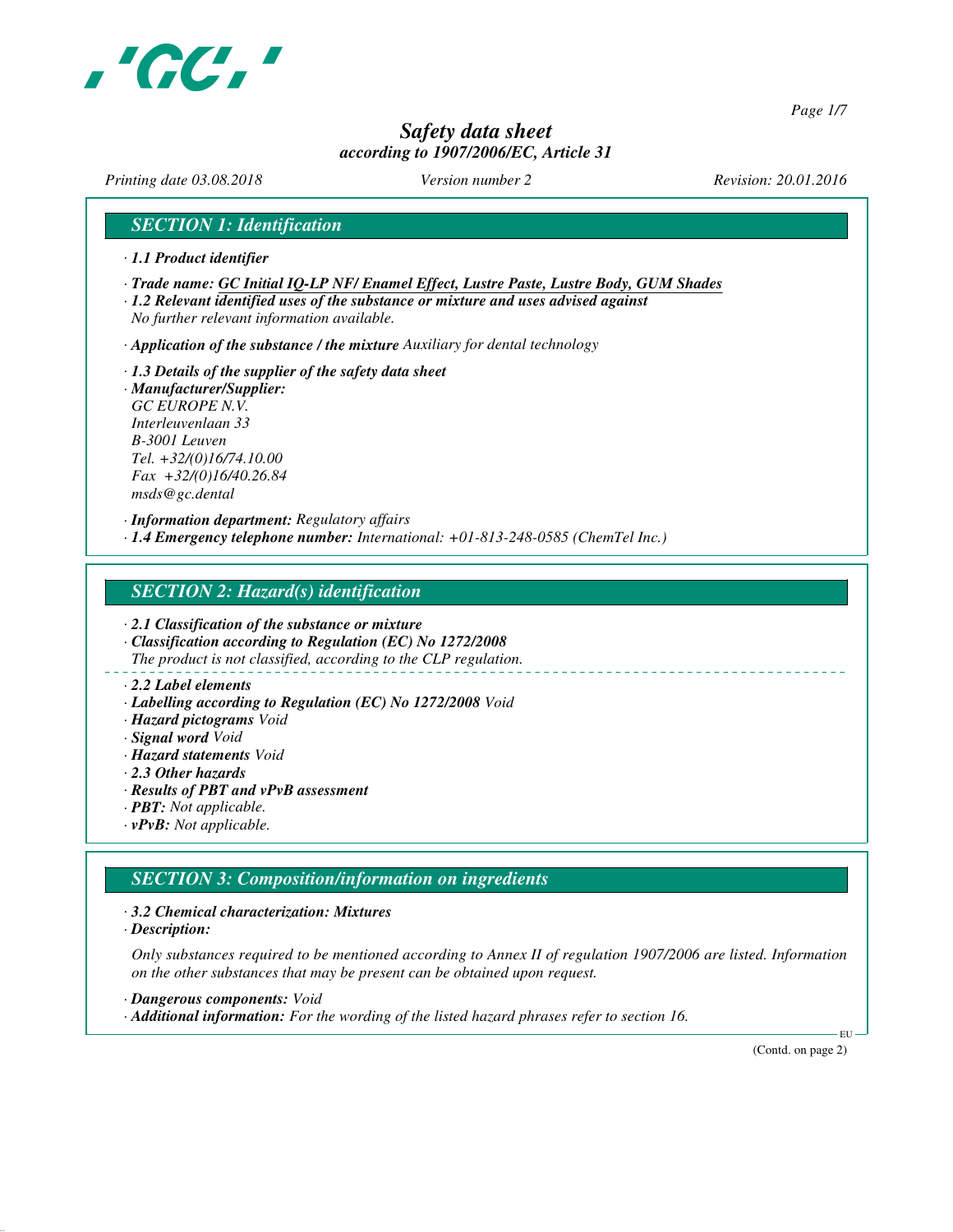*Printing date 03.08.2018 Version number 2 Revision: 20.01.2016*

#### *Trade name: GC Initial IQ-LP NF/ Enamel Effect, Lustre Paste, Lustre Body, GUM Shades*

(Contd. of page 1)

# *SECTION 4: First-aid measures*

- *· 4.1 Description of first aid measures*
- *· General information:*

*No special measures required.*

- *If symptoms persist consult doctor.*
- *· After inhalation: Take affected persons into fresh air and keep quiet.*
- *· After skin contact: Immediately rinse with water.*
- *· After eye contact:*

*Rinse opened eye for several minutes under running water. If symptoms persist, consult a doctor. · After swallowing:*

- *Rinse out mouth and then drink plenty of water.*
- *If symptoms persist consult doctor.*
- *· 4.2 Most important symptoms and effects, both acute and delayed No further relevant information available.*
- *· 4.3 Indication of any immediate medical attention and special treatment needed*

*No further relevant information available.*

# *SECTION 5: Fire-fighting measures*

- *· 5.1 Extinguishing media*
- *· Suitable extinguishing agents:*
- *CO2, extinguishing powder or water spray. Fight larger fires with water spray or alcohol resistant foam. Use fire fighting measures that suit the environment.*
- *· For safety reasons unsuitable extinguishing agents: Water with full jet*
- *· 5.2 Special hazards arising from the substance or mixture*
- *Formation of toxic gases is possible during heating or in case of fire.*
- *· 5.3 Advice for firefighters*
- *· Protective equipment: Wear self-contained respiratory protective device.*
- *· Additional information*

*Dispose of fire debris and contaminated fire fighting water in accordance with official regulations.*

# *SECTION 6: Accidental release measures*

*· 6.1 Personal precautions, protective equipment and emergency procedures Remove persons from danger area.*

*· 6.2 Environmental precautions:*

*Do not allow product to reach sewage system or any water course.*

*Inform respective authorities in case of seepage into water course or sewage system.*

*Do not allow to penetrate the ground/soil.*

*In case of seepage into the ground inform responsible authorities.*

*· 6.3 Methods and material for containment and cleaning up:*

- *Pick up mechanically. Dispose of the collected material according to regulations.*
- *· 6.4 Reference to other sections See Section 7 for information on safe handling. See Section 8 for information on personal protection equipment. See Section 13 for disposal information.*

(Contd. on page 3)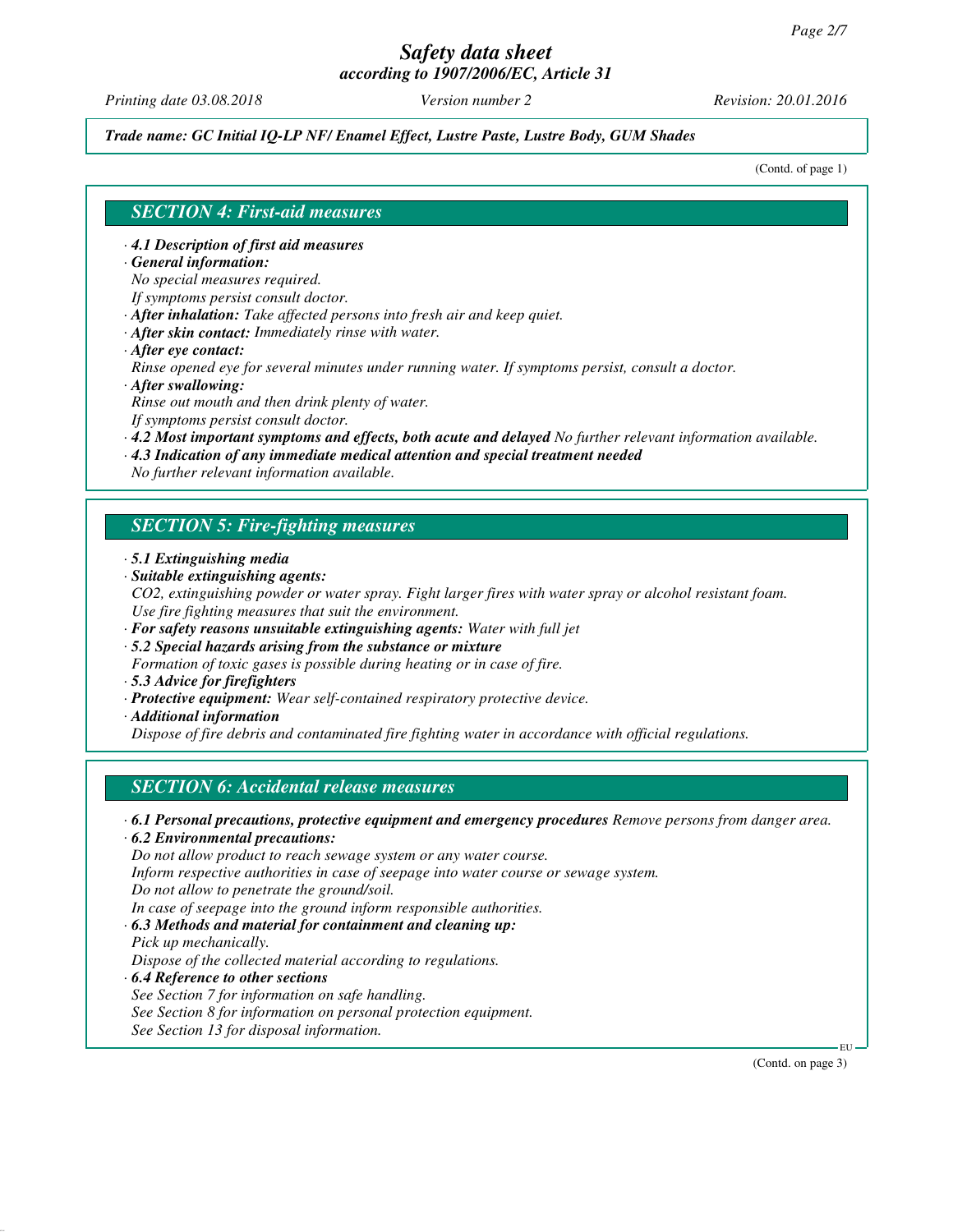*Printing date 03.08.2018 Version number 2 Revision: 20.01.2016*

#### *Trade name: GC Initial IQ-LP NF/ Enamel Effect, Lustre Paste, Lustre Body, GUM Shades*

(Contd. of page 2)

# *SECTION 7: Handling and storage*

- *· 7.1 Precautions for safe handling*
- *Prevent formation of dust.*
- *Any deposit of dust which cannot be avoided must be regularly removed.*
- *· Information about protection against explosions and fires:*
- *Dust can combine with air to form an explosive mixture.*
- *· 7.2 Conditions for safe storage, including any incompatibilities*
- *· Storage:*
- *· Requirements to be met by storerooms and receptacles: Store only in unopened original receptacles.*
- *· Information about storage in one common storage facility: Store away from foodstuffs.*
- *· Further information about storage conditions: None.*
- *· 7.3 Specific end use(s) No further relevant information available.*

# *SECTION 8: Exposure controls/personal protection*

- *· Additional information about design of technical systems: No further data; see item 7.*
- *· 8.1 Control parameters*
- *· Components with limit values that require monitoring at the workplace:*
- *The product does not contain any relevant quantities of materials with critical values that have to be monitored at the workplace.*
- *· Additional information: The lists that were valid during the creation were used as basis.*
- *· 8.2 Exposure controls*
- *· Personal protective equipment:*
- *· General protective and hygienic measures:*
- *The usual precautionary measures for handling chemicals should be followed. Do not inhale dust / smoke / mist.*
- *Wash hands before breaks and at the end of work.*
- *· Breathing equipment: Suitable respiratory protective device recommended.*
- *· Protection of hands: Protective gloves*
- *· Material of gloves*

*The selection of the suitable gloves does not only depend on the material, but also on further marks of quality and varies from manufacturer to manufacturer. As the product is a preparation of several substances, the resistance of the glove material can not be calculated in advance and has therefore to be checked prior to the application.*

- *· Penetration time of glove material*
- *The exact break through time has to be found out by the manufacturer of the protective gloves and has to be observed.*
- *· Eye protection: Safety glasses*

# *SECTION 9: Physical and chemical properties*

- *· 9.1 Information on basic physical and chemical properties*
- *· General Information*

| $\cdot$ Appearance: |                                    |
|---------------------|------------------------------------|
| Form:               | Pasty                              |
| Color:              | According to product specification |
| $\cdot$ Odor:       | <i>Characteristic</i>              |
| ⋅ Odor threshold:   | Not determined.                    |

(Contd. on page 4)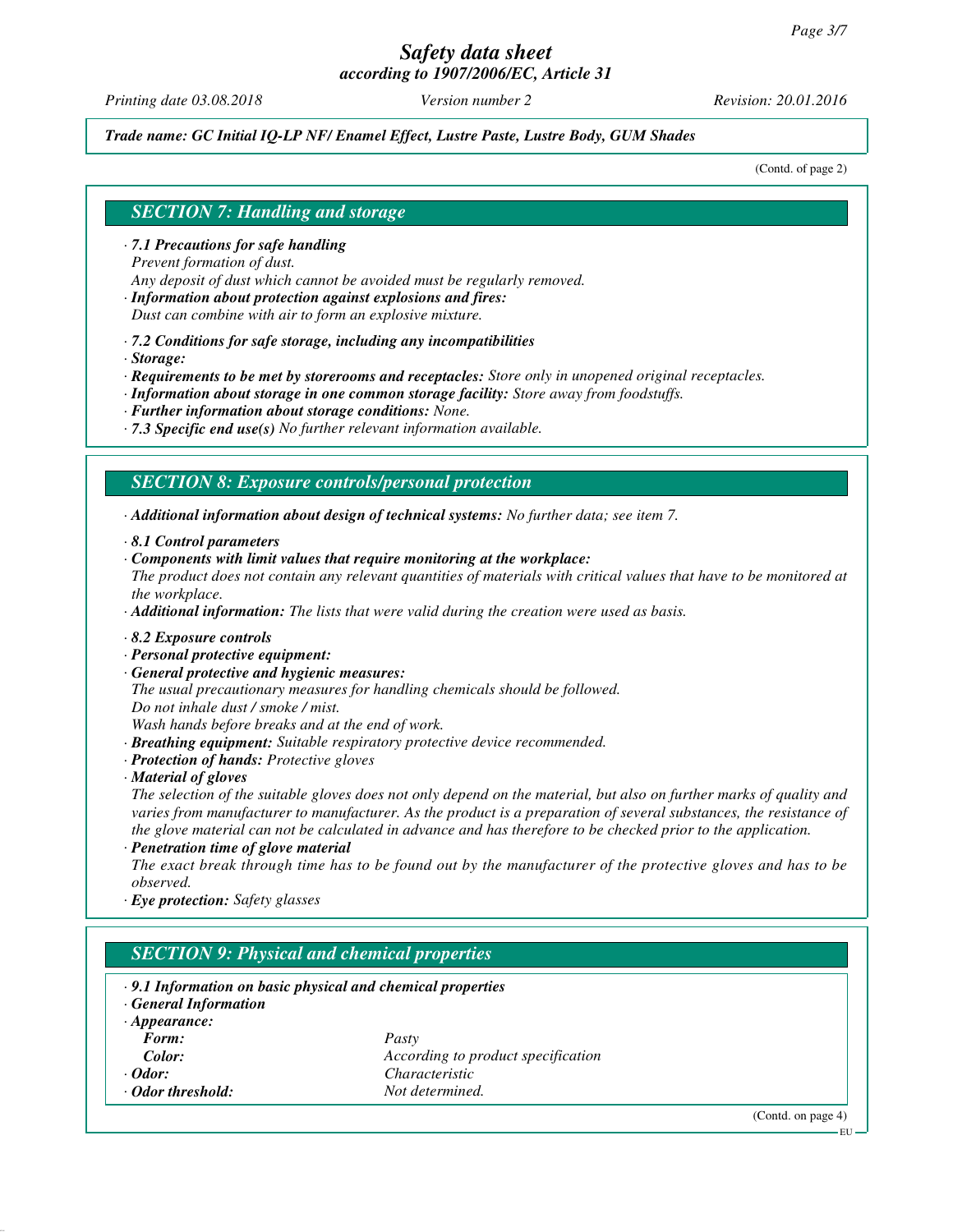*Printing date 03.08.2018 Version number 2 Revision: 20.01.2016*

#### *Trade name: GC Initial IQ-LP NF/ Enamel Effect, Lustre Paste, Lustre Body, GUM Shades*

|                                                            |                                               | (Contd. of page 3) |
|------------------------------------------------------------|-----------------------------------------------|--------------------|
| $\cdot$ pH-value:                                          | Not applicable.                               |                    |
| Change in condition                                        |                                               |                    |
| <b>Melting point/Melting range:</b>                        | Undetermined.                                 |                    |
| <b>Boiling point/Boiling range:</b>                        | Undetermined.                                 |                    |
| · Flash point:                                             | Not applicable.                               |                    |
| · Flammability (solid, gaseous):                           | Not determined.                               |                    |
| · Ignition temperature:                                    | Undetermined.                                 |                    |
| · Decomposition temperature:                               | Not determined.                               |                    |
| · Auto igniting:                                           | Product is not selfigniting.                  |                    |
| · Danger of explosion:                                     | Product does not present an explosion hazard. |                    |
| · Explosion limits:                                        |                                               |                    |
| Lower:                                                     | $2.6$ Vol $%$                                 |                    |
| <b>Upper:</b>                                              | 12.6 Vol %                                    |                    |
| · Vapor pressure:                                          | Not applicable.                               |                    |
| $\cdot$ Density:                                           | Not determined.                               |                    |
| $\cdot$ Relative density                                   | Not determined.                               |                    |
| · Vapor density                                            | Not applicable.                               |                    |
| $\cdot$ Evaporation rate                                   | Not applicable.                               |                    |
| · Solubility in / Miscibility with                         |                                               |                    |
| Water:                                                     | <i>Insoluble.</i>                             |                    |
| · Partition coefficient (n-octanol/water): Not determined. |                                               |                    |
| · Viscosity:                                               |                                               |                    |
| Dynamic:                                                   | Not applicable.                               |                    |
| Kinematic:                                                 | Not applicable.                               |                    |
| · Solvent content:                                         |                                               |                    |
| Organic solvents:                                          | 25.0%                                         |                    |
| .9.2 Other information                                     | No further relevant information available.    |                    |

# *SECTION 10: Stability and reactivity*

*· 10.1 Reactivity No further relevant information available.*

*· 10.2 Chemical stability*

- *· Thermal decomposition / conditions to be avoided: No decomposition if used according to specifications.*
- *· 10.3 Possibility of hazardous reactions No dangerous reactions known.*
- *· 10.4 Conditions to avoid No further relevant information available.*
- *· 10.5 Incompatible materials: No further relevant information available.*
- *· 10.6 Hazardous decomposition products: No dangerous decomposition products known.*

# *SECTION 11: Toxicological information*

*· 11.1 Information on toxicological effects*

*· Acute toxicity: Based on available data, the classification criteria are not met.*

*· LD/LC50 values that are relevant for classification: No further relevant information available.*

(Contd. on page 5)

EU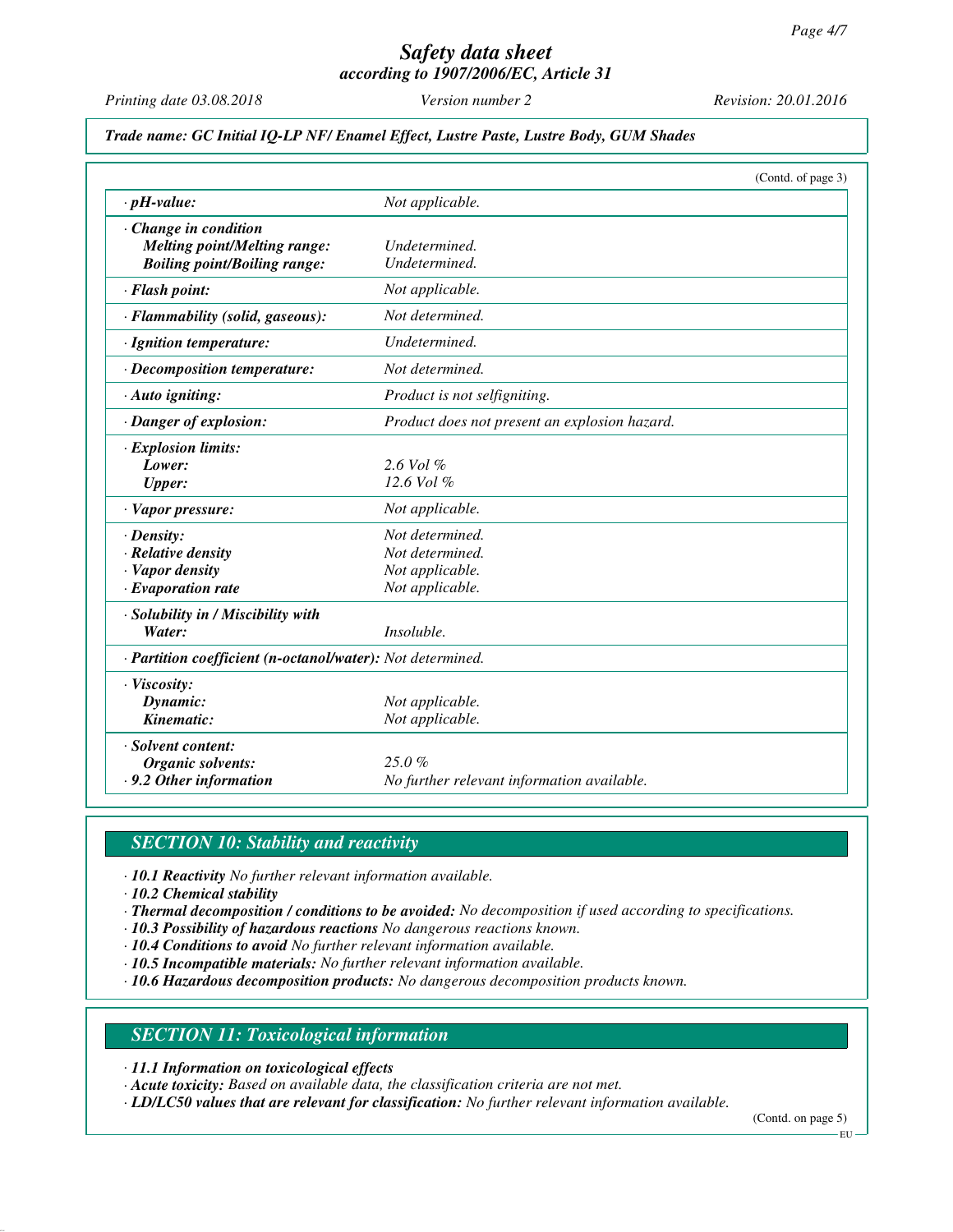*Printing date 03.08.2018 Version number 2 Revision: 20.01.2016*

(Contd. of page 4)

#### *Trade name: GC Initial IQ-LP NF/ Enamel Effect, Lustre Paste, Lustre Body, GUM Shades*

*· Primary irritant effect:*

- *· on the skin: Based on available data, the classification criteria are not met.*
- *· on the eye: Based on available data, the classification criteria are not met.*
- *· Sensitization: Based on available data, the classification criteria are not met.*
- *· Additional toxicological information:*

#### *· OSHA-Ca (Occupational Safety & Health Administration)*

*None of the ingredients is listed.*

- *· Repeated dose toxicity No further relevant information available.*
- *· CMR effects (carcinogenity, mutagenicity and toxicity for reproduction)*
- *· Germ cell mutagenicity Based on available data, the classification criteria are not met.*
- *· Carcinogenicity Based on available data, the classification criteria are not met.*
- *· Reproductive toxicity Based on available data, the classification criteria are not met.*
- *· STOT-single exposure Based on available data, the classification criteria are not met.*
- *· STOT-repeated exposure Based on available data, the classification criteria are not met.*
- *· Aspiration hazard Based on available data, the classification criteria are not met.*

# *SECTION 12: Ecological information*

*· 12.1 Toxicity*

- *· Aquatic toxicity: No further relevant information available.*
- *· 12.2 Persistence and degradability No further relevant information available.*
- *· 12.3 Bioaccumulative potential No further relevant information available.*
- *· 12.4 Mobility in soil No further relevant information available.*
- *· Additional ecological information:*
- *· General notes:*
- *Water hazard class 3 (Self-assessment): extremely hazardous for water Do not allow product to reach ground water, water course or sewage system, even in small quantities. Danger to drinking water if even extremely small quantities leak into the ground.*
- *· 12.5 Results of PBT and vPvB assessment*
- *· PBT: Not applicable.*
- *· vPvB: Not applicable.*
- *· 12.6 Other adverse effects No further relevant information available.*

# *SECTION 13: Disposal considerations*

#### *· 13.1 Waste treatment methods*

|          | · European waste catalogue                                                         |
|----------|------------------------------------------------------------------------------------|
|          | 18 00 00   WASTES FROM HUMAN OR ANIMAL HEALTH CARE AND/OR RELATED RESEARCH (except |
|          | kitchen and restaurant wastes not arising from immediate health care)              |
| 18 01 00 | wastes from natal care, diagnosis, treatment or prevention of disease in humans    |
|          | 18 01 06* $\vert$ chemicals consisting of or containing hazardous substances       |

*· Uncleaned packagings:*

*· Recommendation: Disposal must be made according to official regulations.*

(Contd. on page 6)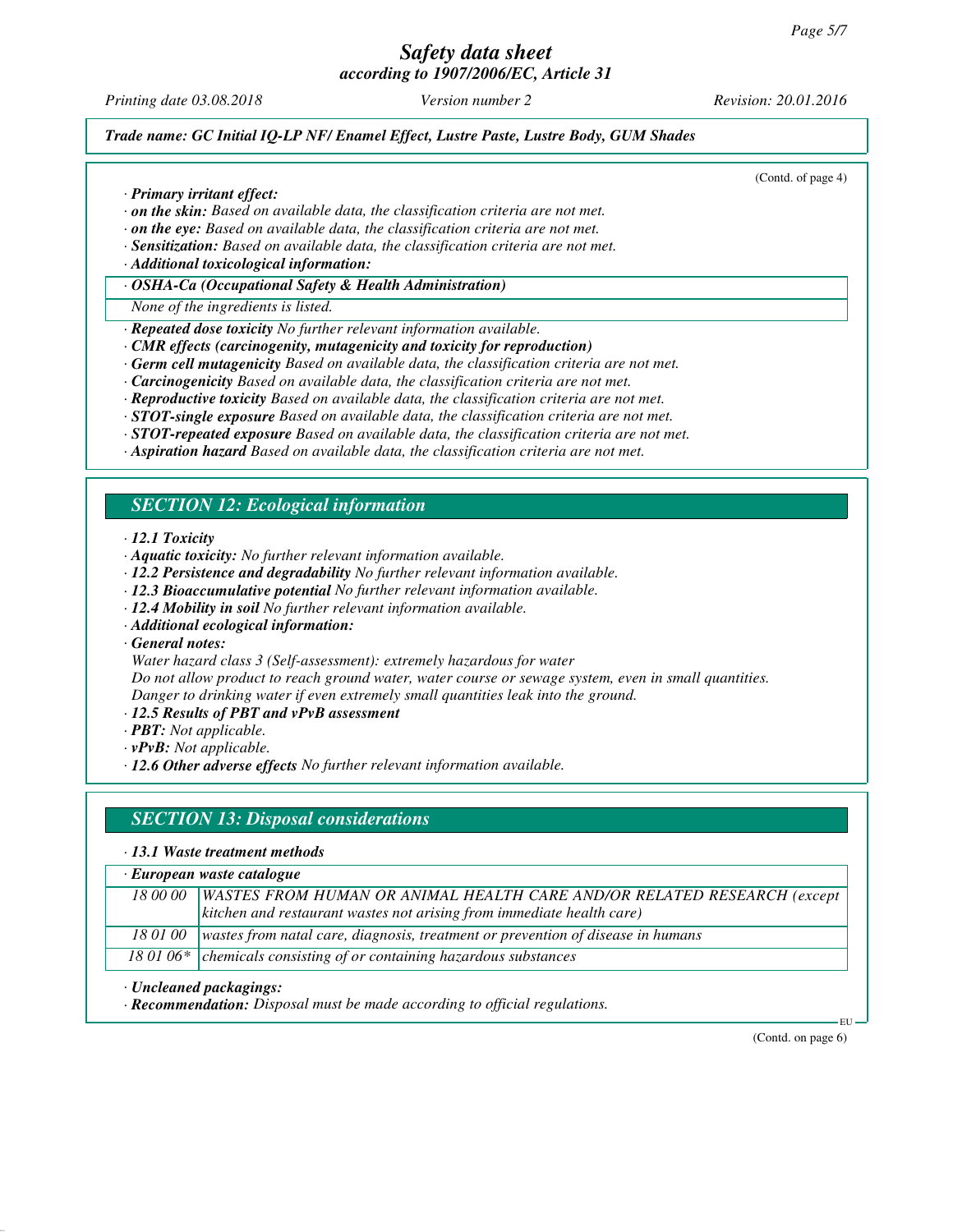*Printing date 03.08.2018 Version number 2 Revision: 20.01.2016*

### *Trade name: GC Initial IQ-LP NF/ Enamel Effect, Lustre Paste, Lustre Body, GUM Shades*

(Contd. of page 5)

| <b>SECTION 14: Transport information</b>                                                       |                 |  |
|------------------------------------------------------------------------------------------------|-----------------|--|
| $\cdot$ 14.1 UN-Number<br>· ADR, ADN, IMDG, IATA                                               | not regulated   |  |
| $\cdot$ 14.2 UN proper shipping name<br>· ADR, ADN, IMDG, IATA                                 | not regulated   |  |
| $\cdot$ 14.3 Transport hazard class(es)                                                        |                 |  |
| · ADR, ADN, IMDG, IATA<br>· Class                                                              | not regulated   |  |
| · 14.4 Packing group<br>· ADR, IMDG, IATA                                                      | not regulated   |  |
| · 14.5 Environmental hazards:<br>$\cdot$ Marine pollutant:                                     | N <sub>O</sub>  |  |
| · 14.6 Special precautions for user                                                            | Not applicable. |  |
| $\cdot$ 14.7 Transport in bulk according to Annex II of<br><b>MARPOL73/78 and the IBC Code</b> | Not applicable. |  |
| · UN "Model Regulation":                                                                       | not regulated   |  |

# *SECTION 15: Regulatory information*

*· 15.1 Safety, health and environmental regulations/legislation specific for the substance or mixture · Sara*

*· Section 355 (extremely hazardous substances):*

*None of the ingredient is listed.*

*· Section 313 (Specific toxic chemical listings):*

*None of the ingredients is listed.*

*· Proposition 65*

*· Chemicals known to cause cancer:*

*None of the ingredients is listed.*

*· Chemicals known to cause reproductive toxicity for females:*

*None of the ingredients is listed.*

*· Chemicals known to cause reproductive toxicity for males:*

*None of the ingredients is listed.*

*· Chemicals known to cause developmental toxicity:*

*None of the ingredients is listed.*

*· Carcinogenic categories*

*· EPA (Environmental Protection Agency)*

*None of the ingredients is listed.*

*· TLV (Threshold Limit Value established by ACGIH)*

*None of the ingredients is listed.*

*· MAK (German Maximum Workplace Concentration)*

*None of the ingredients is listed.*

(Contd. on page 7)